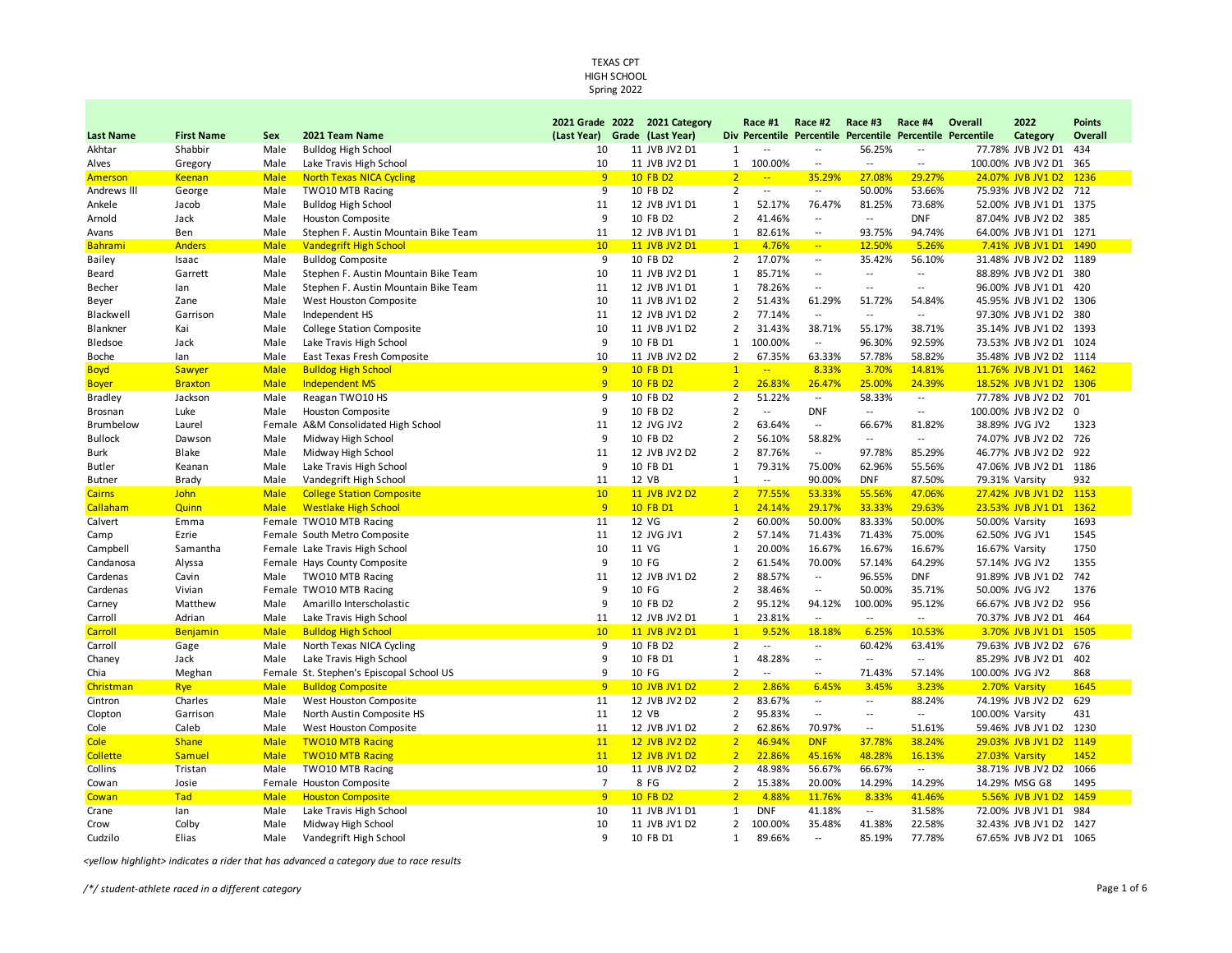Spring 2022

|                  |                        |             |                                                         | 2021 Grade 2022               | 2021 Category     |                                  | Race #1                  | Race #2                  | Race #3                    | Race #4                  | Overall                                                    | 2022                   | <b>Points</b> |
|------------------|------------------------|-------------|---------------------------------------------------------|-------------------------------|-------------------|----------------------------------|--------------------------|--------------------------|----------------------------|--------------------------|------------------------------------------------------------|------------------------|---------------|
| <b>Last Name</b> | <b>First Name</b>      | Sex         | 2021 Team Name                                          | (Last Year) Grade (Last Year) |                   |                                  |                          |                          |                            |                          | Div Percentile Percentile Percentile Percentile Percentile | Category               | Overall       |
| Dale             | Matthew                | Male        | Amarillo Interscholastic                                | 9                             | 10 FB D2          | $\overline{2}$                   | $\overline{\phantom{a}}$ | 91.18%                   | $\overline{\phantom{a}}$   | $\overline{\phantom{a}}$ |                                                            | 92.59% JVB JV2 D2      | 326           |
| Darr             | Cullen                 | Male        | Independent HS                                          | 8                             | 9 JVB JV1 D2      | $\overline{2}$                   | 8.57%                    | 16.13%                   | 6.90%                      | 6.45%                    |                                                            | 5.41% Freshman         | 1606          |
| Daskevich        | Caroline               |             | Female Alamo Heights Mules Cycling                      | 10                            | 11 JVG JV1        | $\overline{2}$                   | $\overline{a}$           | $/*/$                    | $\overline{a}$             | 37.50%                   |                                                            | 100.00% JVG JV1        | 521           |
| Daskevich        | Dillon                 | Male        | TWO10 MTB Racing                                        | $\overline{7}$                | 8 FB D2           | $\overline{2}$                   | 7.32%                    | 5.88%                    | 6.25%                      | 7.32%                    |                                                            | 3.70% MSB G8           | 1477          |
| De Leon          | Alejandro              | <b>Male</b> | <b>TWO10 MTB Racing</b>                                 | 10 <sup>°</sup>               | 11 JVB JV2 D2     | $\overline{2}$                   | 14.29%                   | $\mathbb{Z}^2$           | 26.67%                     | 14.71%                   |                                                            | 11.29% JVB JV1 D2      | 1326          |
| Delacruz         | Aidan                  | Male        | North Texas NICA Cycling                                | 11                            | 12 JVB JV2 D2     | 2                                | 81.63%                   | $\sim$ $\sim$            | $\overline{\phantom{a}}$   | $\overline{\phantom{a}}$ |                                                            | 91.94% JVB JV2 D2      | 302           |
| Delmark          | Christopher Wyatt Male |             | San Marcos High School                                  | 11                            | 12 JVB JV2 D1     | $\mathbf{1}$                     | 61.90%                   | 100.00%                  | 68.75%                     | 57.89%                   |                                                            | 40.74% JVB JV2 D1      | 1285          |
| <b>DeWalch</b>   | <b>Hylen</b>           | <b>Male</b> | <b>East Texas Fresh Composite</b>                       | 10 <sup>°</sup>               | 11 JVB JV2 D2     | $\overline{2}$                   | 8.16%                    | 16.67%                   | 8.89%                      | u,                       |                                                            | 6.45% JVB JV1 D2       | 1408          |
| Dewhirst         | Mark                   | Male        | North Austin Composite HS                               | 9                             | 10 FB D2          | $\overline{2}$                   | 63.41%                   | 55.88%                   | 79.17%                     | 73.17%                   |                                                            | 46.30% JVB JV2 D2      | 1073          |
| Donovan          | Jack                   | Male        | <b>TWO10 MTB Racing</b>                                 | 9                             | 10 FB D2          | $\overline{2}$                   | 58.54%                   | 64.71%                   | 70.83%                     | 58.54%                   |                                                            | 42.59% JVB JV2 D2      | 1089          |
| Doucette         | Ethan                  | Male        | <b>Bulldog High School</b>                              | 10                            | 11 VB             | $\mathbf{1}$                     | 33.33%                   | <b>DNF</b>               | $\overline{a}$             | $\overline{a}$           |                                                            | 93.10% Varsity         | 516           |
| Douglas          | Tappen                 | Male        | Alamo Heights Mules Cycling                             | 11                            | 12 JVB JV2 D2     | $\overline{2}$                   | 44.90%                   | $\overline{\phantom{a}}$ | $\overline{a}$             | $\overline{a}$           |                                                            | 82.26% JVB JV2 D2      | 360           |
| Duke             | Austin                 | Male        | Jack C. Hays High School                                | 10                            | 11 JVB JV2 D2     | $\overline{2}$                   | --                       | $\overline{\phantom{a}}$ | 86.67%                     | 91.18%                   |                                                            | 72.58% JVB JV2 D2      | 630           |
| <b>Duvall</b>    | <b>Luke</b>            | <b>Male</b> | <b>Dripping Springs Composite Mountain Bike Team HS</b> | 10 <sup>°</sup>               | 11 JVB JV1 D2     | $\overline{2}$                   | 14.29%                   | 22.58%                   | 37.93%                     | 25.81%                   |                                                            | 18.92% Varsity         | 1498          |
| Edwards          | Gavin                  | Male        | <b>TWO10 MTB Racing</b>                                 | 9                             | 10 FB D2          | $\overline{2}$                   | 75.61%                   | 70.59%                   | 95.83%                     | 85.37%                   |                                                            | 51.85% JVB JV2 D2      | 1017          |
| Engeling         | Isaac                  | Male        | Midway High School                                      | 10                            | 11 JVB JV1 D2     | $\overline{2}$                   | 42.86%                   | 67.74%                   | 65.52%                     | 29.03%                   |                                                            | 40.54% JVB JV1 D2      | 1350          |
| <b>Engler</b>    | Colton                 | <b>Male</b> | <b>San Marcos High School</b>                           | 11                            | 12 JVB JV2 D1     | $\mathbf{1}$                     | 33.33%                   | 81.82%                   | 37.50%                     | 26.32%                   |                                                            | 22.22% JVB JV1 D1      | 1393          |
| Esquivel         | Emma                   |             | Female West Houston Composite                           | 10                            | 11 JVG JV2        | $\overline{2}$                   | 27.27%                   | $\sim$                   | 41.67%                     | 36.36%                   |                                                            | 27.78% JVG JV2         | 1417          |
| <b>Evans</b>     | Madison                |             | <b>Female Heart of Texas Composite HS</b>               | 10 <sup>°</sup>               | <b>11 JVG JV2</b> | $\overline{2}$                   | 36.36%                   | 57.14%                   | 25.00%                     | 27.27%                   |                                                            | 16.67% JVG JV1         | 1459          |
| Evans            | Tristan                | Male        | Lake Travis High School                                 | 9                             | 10 FB D1          | $\mathbf{1}$                     | 31.03%                   | 54.17%                   | 51.85%                     | 37.04%                   |                                                            | 35.29% JVB JV2 D1      | 1294          |
| Ezell            | Jamie                  | Male        | Lake Travis High School                                 | 9                             | 10 FB D1          | 1                                | 68.97%                   | 95.83%                   | $\overline{\phantom{a}}$   | 74.07%                   |                                                            | 61.76% JVB JV2 D1      | 1096          |
| Farrell          | Robby                  | Male        | Hays County Composite                                   | 10                            | 11 JVB JV2 D2     | $\overline{2}$                   | $\overline{a}$           | $\sim$                   | 77.78%                     | 76.47%                   |                                                            | 66.13% JVB JV2 D2      | 658           |
| Faulk            | Carson                 | Male        | Lake Travis High School                                 | 8                             | 9 FB D1           | 1                                | 72.41%                   | 41.67%                   | $\overline{\phantom{a}}$   | $\overline{a}$           |                                                            | 79.41% Freshman        | 792           |
| Fisher           | Matthew                | Male        | Lake Travis High School                                 | 11                            | 12 JVB JV1 D1     | $\mathbf{1}$                     | 65.22%                   | 70.59%                   | 68.75%                     | 42.11%                   |                                                            | 44.00% JVB JV1 D1      | 1420          |
| Flores ir        | Juan Carlos            | Male        | North Austin Composite HS                               | 10                            | 11 JVB JV1 D2     | $\overline{2}$                   | 48.57%                   | $\overline{\phantom{a}}$ | 58.62%                     | 58.06%                   |                                                            | 51.35% JVB JV1 D2      | 1270          |
| Floyd            | <b>Brooks</b>          | Male        | Vandegrift High School                                  | 10                            | 11 JVB JV2 D1     | 1                                | $\overline{a}$           | $\sim$                   | $\overline{a}$             | 31.58%                   |                                                            | 74.07% JVB JV2 D1      | 456           |
| Fuchs            | Slade                  | Male        | Stephen F. Austin Mountain Bike Team                    | 10                            | 11 JVB JV2 D1     | $\mathbf{1}$                     | 57.14%                   | $\overline{\phantom{a}}$ | $\overline{\phantom{a}}$   | 78.95%                   |                                                            | 59.26% JVB JV2 D1      | 810           |
| Fuller           | Ethan                  | Male        | North Texas NICA Cycling                                | 9                             | 10 FB D2          | $\overline{2}$                   | 100.00%                  | 85.29%                   | 64.58%                     | 75.61%                   |                                                            | 53.70% JVB JV2 D2      | 1009          |
| Fuselier         | Ashley "AsH"           | Male        | <b>Bulldog High School</b>                              | 10                            | 11 JVB JV2 D1     | 1                                | $\overline{a}$           | 90.91%                   | 25.00%                     | 47.37%                   |                                                            | 33.33% JVB JV2 D1      | 1333          |
| Galletti         | Paul                   | Male        | <b>Bulldog High School</b>                              | 11                            | 12 JVB JV1 D1     | $\mathbf{1}$                     | 47.83%                   | 47.06%                   | 56.25%                     | 52.63%                   |                                                            | 32.00% JVB JV1 D1      | 1447          |
| Gant             | Carson                 | Male        | North Texas NICA Cycling                                | 9                             | 10 FB D2          | $\overline{2}$                   | $\overline{a}$           | $\overline{a}$           | 16.67%                     | $\overline{a}$           |                                                            | 85.19% JVB JV2 D2      | 441           |
| Garofolo         | Dominic                | Male        | Dripping Springs Composite Mountain Bike Team HS        | 11                            | 12 JVB JV1 D2     | $\overline{2}$                   | 37.14%                   | 51.61%                   | $\overline{\phantom{a}}$ . | $\overline{\phantom{a}}$ |                                                            | 89.19% JVB JV1 D2      | 878           |
| Garofolo         | Samantha               | Female      | Dripping Springs Composite Mountain Bike Team HS        | 9                             | 10 FG             | $\overline{2}$                   | 76.92%                   | <b>DNF</b>               | 78.57%                     | 92.86%                   |                                                            | 78.57% JVG JV2         | 1255          |
| Gazur            | <b>Kaden</b>           | <b>Male</b> | <b>Lake Travis High School</b>                          | 9                             | 10 JVB JV1 D1     | $\mathbf{1}$                     | 13.04%                   | 17.65%                   | 18.75%                     | 5.26%                    |                                                            | 12.00% Varsity         | 1607          |
| Gibbons          | Jocelyn                |             | Female TWO10 MTB Racing                                 | 9                             | 10 FG             | $\overline{2}$                   | 69.23%                   | 80.00%                   | 64.29%                     | 71.43%                   |                                                            | 64.29% JVG JV2         | 1334          |
| Gibson           | Luke                   | Male        | Midway High School                                      | 8                             | 9 FB D2           | $\overline{2}$                   | 14.63%                   | 14.71%                   | 18.75%                     | $\overline{a}$           |                                                            | 12.96% Freshman        | 1354          |
| Gostisha         | Ethan                  | Male        | Stephen F. Austin Mountain Bike Team                    | 11                            | 12 JVB JV2 D1     | $\mathbf{1}$                     | 42.86%                   | $\overline{\phantom{a}}$ | $\overline{a}$             | $\overline{a}$           |                                                            | 77.78% JVB JV2 D1      | 434           |
| Goyet            | Caleb                  | <b>Male</b> | <b>TWO10 MTB Racing</b>                                 | 9                             | 10 FB D2          | $\overline{2}$                   | 19.51%                   | 17.65%                   | 10.42%                     | 9.76%                    |                                                            | 9.26% JVB JV1 D2       | 1417          |
| Granados         | Sophia                 |             | Female Laredo Comp MS                                   | 9                             | 10 FG             | $\overline{2}$                   | 100.00%                  | $\overline{\phantom{a}}$ | 100.00%                    | 100.00%                  |                                                            | 92.86% JVG JV2         | 1212          |
| Grubbs           | Tristin                | Male        | Alamo Heights Mules Cycling                             | 11                            | 12 JVB JV2 D2     | 2                                | 12.24%                   | $\overline{\phantom{a}}$ | 35.56%                     | $\overline{a}$           |                                                            | 51.61% JVB JV2 D2      | 846           |
| Gudgell          | Corbin                 | Male        | <b>Houston Composite</b>                                | 8                             | 9 FB D2           | $\overline{2}$                   | $\overline{a}$           | $\overline{\phantom{a}}$ | 2.08%                      | 4.88%                    |                                                            | 57.41% Freshman        | 990           |
| Gunn             | Charlie                | Male        | Stephen F. Austin Mountain Bike Team                    | 11                            | 12 JVB JV1 D1     | $\mathbf{1}$                     | 95.65%                   | $\overline{\phantom{a}}$ | $\overline{a}$             | $\overline{a}$           |                                                            | 100.00% JVB JV1 D1     | 400           |
|                  |                        |             |                                                         | 9                             |                   |                                  | 93.10%                   | 87.50%                   |                            |                          |                                                            |                        |               |
| Guyah            | Justin                 | Male        | Lake Travis High School                                 |                               | 10 FB D1          | $\mathbf{1}$                     |                          |                          | 55.56%                     | 66.67%                   |                                                            | 55.88% JVB JV2 D1      | 1166          |
| Haase            | Wesley                 | <b>Male</b> | <b>Reagan TWO10 HS</b>                                  | 11<br>9                       | 12 JVB JV1 D2     | 2 <sup>2</sup><br>$\overline{1}$ | 34.29%                   | 32.26%                   | 31.03%                     | 32.26%                   |                                                            | 29.73% Varsity         | 1433          |
| <b>Hale</b>      | <b>Harrison</b>        | <b>Male</b> | <b>Lake Travis High School</b>                          |                               | 10 JVB JV1 D1     |                                  | 4.35%                    | 5.88%                    | 6.25%                      | $\rightarrow$            |                                                            | 4.00% Varsity          | 1620          |
| Hale             | Hudson                 | Male        | Lake Travis High School                                 | 11                            | 12 VB             | $\mathbf{1}$                     | 20.83%                   | 20.00%                   | 20.00%                     | $\sim$                   |                                                            | 13.79% Varsity         | 1633          |
| <b>Hale</b>      | <b>Nate</b>            | <b>Male</b> | <b>Lake Travis High School</b>                          | 9                             | 10 FB D1          | $\mathbf{1}$                     | 41.38%                   | 33.33%                   | 22.22%                     | 33.33%                   |                                                            | 26.47% JVB JV1 D1      | 1356          |
| <b>Hamsa</b>     | <b>Matthew</b>         | <b>Male</b> | <b>North Austin Composite HS</b>                        | 9                             | 10 JVB JV1 D2     | $\overline{2}$                   | 20.00%                   | 9.68%                    | 17.24%                     | <b>DNF</b>               |                                                            | 16.22% Varsity         | 1513          |
| Hanly            | Kaeden                 | Male        | Lake Travis High School                                 | 9                             | 10 FB D1          | $\mathbf{1}$                     | 58.62%                   | 66.67%                   | 59.26%                     | 59.26%                   |                                                            | 44.12% JVB JV2 D1 1195 |               |
| Harrell          | Riley                  |             | Female Independent HS                                   | 11                            | 12 JVG JV2        | $\overline{2}$                   | <b>DNF</b>               | $\overline{\phantom{a}}$ | $\overline{\phantom{a}}$   | $\overline{\phantom{a}}$ |                                                            | 100.00% JVG JV2        | $\mathbf 0$   |
| <b>Harris</b>    | Joshua                 | <b>Male</b> | <b>West Houston Composite</b>                           | 9                             | 10 FB D2          | $\overline{2}$                   | 34.15%                   | 32.35%                   | 33.33%                     | 17.07%                   |                                                            | 20.37% JVB JV1 D2      | 1295          |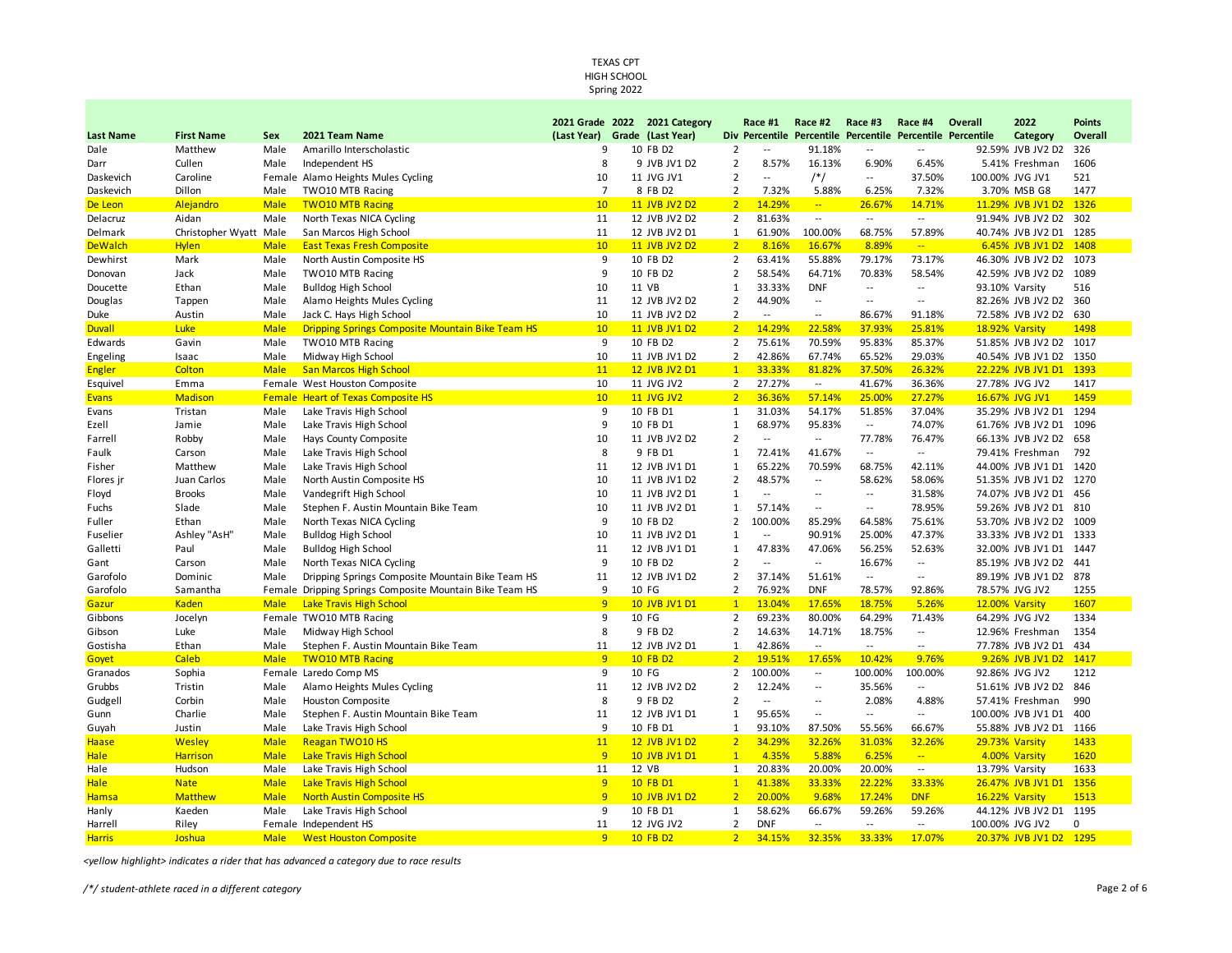Spring 2022

|                                   |                   |                     |                                                                         | 2021 Grade 2022               | 2021 Category                  |                                  | Race #1                  | Race #2                                              | Race #3                            | Race #4                                    | Overall        | 2022                                   | <b>Points</b> |
|-----------------------------------|-------------------|---------------------|-------------------------------------------------------------------------|-------------------------------|--------------------------------|----------------------------------|--------------------------|------------------------------------------------------|------------------------------------|--------------------------------------------|----------------|----------------------------------------|---------------|
| <b>Last Name</b>                  | <b>First Name</b> | Sex                 | 2021 Team Name                                                          | (Last Year) Grade (Last Year) |                                |                                  |                          | Div Percentile Percentile                            | Percentile Percentile Percentile   |                                            |                | Category                               | Overall       |
| Harris                            | Nolan             | Male                | Westlake High School                                                    | 11                            | 12 JVB JV1 D1                  | 1                                | 60.87%                   | 82.35%                                               | $\sim$                             | --                                         |                | 80.00% JVB JV1 D1                      | 884           |
| Hendrie                           | <b>Brandon</b>    | Male                | Vandegrift High School                                                  | 9                             | 10 FB D1                       | 1                                | $\overline{a}$           | $\overline{\phantom{a}}$                             | 100.00%                            | $\overline{a}$                             |                | 100.00% JVB JV2 D1                     | 340           |
| <b>Hensley</b>                    | Jacob             | <b>Male</b>         | <b>Lake Travis High School</b>                                          | 9                             | 10 FB D1                       | $\mathbf{1}$                     | 13.79%                   | 4.17%                                                | 7.41%                              | 3.70%                                      |                | 2.94% JVB JV1 D1                       | 1515          |
| Hernandez                         | Ayrton            | Male                | Reagan TWO10 HS                                                         | 10                            | 11 JVB JV2 D2                  | $\overline{2}$                   | 22.45%                   | <b>DNF</b>                                           |                                    | $\overline{\phantom{a}}$                   |                | 80.65% JVB JV2 D2                      | 420           |
| Hoelscher                         | Alec              | Male                | Stephen F. Austin Mountain Bike Team                                    | 11                            | 12 JVB JV1 D1                  | $\mathbf{1}$                     | $\overline{\phantom{a}}$ | $\overline{\phantom{a}}$                             | $\overline{\phantom{a}}$           | 78.95%                                     |                | 88.00% JVB JV1 D1                      | 436           |
| <b>Holgate</b>                    | Jackson           | <b>Male</b>         | <b>Westlake High School</b>                                             | 9                             | 10 JVB JV1 D1                  | $\mathbf{1}$                     | 17.39%                   | 11.76%                                               | 25.00%                             | 15.79%                                     | 16.00% Varsity |                                        | 1588          |
| Hovis                             | Kelly             |                     | Female North Texas NICA Cycling                                         | 11                            | 12 JVG JV1                     | $\overline{2}$                   | 100.00%                  | 100.00%                                              | 85.71%                             | 87.50%                                     |                | 87.50% JVG JV1                         | 1497          |
| <b>Inman</b>                      | <b>Gatling</b>    | <b>Male</b>         | St. Stephen's Episcopal School US                                       | 9                             | 10 FB D2                       | $\overline{2}$                   | 31.71%                   | $\frac{1}{2}$                                        | 37.50%                             | 31.71%                                     |                | 29.63% JVB JV1 D2                      | 1196          |
| Irwin                             | Shane             | Male                | TWO10 MTB Racing                                                        | 10                            | 11 JVB JV2 D2                  | $\overline{2}$                   | 63.27%                   | $\sim$                                               | 53.33%                             | 79.41%                                     |                | 40.32% JVB JV2 D2                      | 1018          |
| Janes                             | Henry             | Male                | <b>Bulldog High School</b>                                              | 9                             | 10 FB D1                       | 1                                | 37.93%                   | 62.50%                                               | 44.44%                             | --                                         |                | 41.18% JVB JV2 D1                      | 1230          |
| <b>Johnson</b>                    | <b>Clifford</b>   | <b>Male</b>         | <b>Bulldog High School</b>                                              | 9                             | 10 FB D1                       | $\mathbf{1}$                     | 17.24%                   | 45.83%                                               | 37.04%                             | 40.74%                                     |                | 29.41% JVB JV1 D1                      | 1336          |
| Johnson                           | David Beau        | Male                | Jack C. Hays High School                                                | 11                            | 12 JVB JV2 D2                  | $\overline{2}$                   | 95.92%                   | <b>DNF</b>                                           | 100.00%                            | $\sim$                                     |                | 77.42% JVB JV2 D2                      | 581           |
| <b>Johnson</b>                    | <b>Jack</b>       | <b>Male</b>         | <b>Bulldog High School</b>                                              | 10                            | 11 JVB JV2 D1                  | $\mathbf{1}$                     | 38.10%                   | 36.36%                                               | 75.00%                             | 42.11%                                     |                | 29.63% JVB JV1 D1                      | 1379          |
| Johnson                           | Jake              | Male                | <b>Bulldog High School</b>                                              | 10                            | 11 JVB JV2 D1                  | $\mathbf{1}$                     | 66.67%                   | 72.73%                                               | 62.50%                             | 73.68%                                     |                | 37.04% JVB JV2 D1                      | 1295          |
| Jolly                             | Jacob             | Male                | <b>TWO10 MTB Racing</b>                                                 | 10                            | 11 JVB JV2 D2                  | $\overline{2}$                   | $\overline{\phantom{a}}$ | $\overline{\phantom{a}}$                             | 88.89%                             | $\overline{\phantom{a}}$                   |                | 91.94% JVB JV2 D2                      | 302           |
| Jones                             | Cameron           | Male                | <b>Highland Park Scots Cycling</b>                                      | 10                            | 11 JVB JV1 D2                  | $\overline{2}$                   | $\overline{a}$           | 41.94%                                               | 34.48%                             | $\overline{a}$                             |                | 86.49% JVB JV1 D2                      | 915           |
| Jones                             | Ethan             | Male                | TWO10 MTB Racing                                                        | 10                            | 11 JVB JV2 D2                  | $\overline{2}$                   | $\overline{\phantom{a}}$ | $\overline{\phantom{a}}$                             | 82.22%                             | $\overline{\phantom{a}}$                   |                | 90.32% JVB JV2 D2                      | 308           |
| Jones                             | Hugh              | Male                | Alamo Heights Mules Cycling                                             | 9                             | 10 FB D2                       | $\overline{2}$                   | 12.20%                   | $\overline{\phantom{a}}$                             | 85.42%                             | <b>DNF</b>                                 |                | 72.22% JVB JV2 D2                      | 764           |
| Jones                             | Jacob             | Male                | Heart of Texas Composite HS                                             | 11                            | 12 JVB JV2 D2                  | $\overline{2}$                   | $\overline{a}$           | 73.33%                                               | 80.00%                             | <b>DNF</b>                                 |                | 64.52% JVB JV2 D2                      | 671           |
| <b>Jones</b>                      | Reilley           |                     | <b>Female Houston Composite</b>                                         | 9                             | <b>10 FG</b>                   | $\overline{2}$                   | 46.15%                   | 40.00%                                               | 28.57%                             | 21.43%                                     |                | 28.57% JVG JV1                         | 1450          |
| Jones                             | Ryan              | Male                | North Texas NICA Cycling                                                | 9                             | 10 FB D2                       | $\overline{2}$                   | $\overline{\phantom{a}}$ | 79.41%                                               | 75.00%                             | 60.98%                                     |                | 55.56% JVB JV2 D2                      | 999           |
| Judd                              | <b>Kyle</b>       | <b>Male</b>         | <b>Lake Travis High School</b>                                          | 10                            | 11 JVB JV2 D1                  | 1                                | 19.05%                   | 27.27%                                               | 31.25%                             | 21.05%                                     |                | 11.11% JVB JV1 D1 1450                 |               |
| <b>Kanak</b>                      | <b>Brent</b>      | <b>Male</b>         | <b>TWO10 MTB Racing</b>                                                 | 11                            | 12 JVB JV2 D2                  | $\overline{2}$                   | 61.22%                   | 46.67%                                               | 40.00%                             | 61.76%                                     |                | 25.81% JVB JV1 D2                      | 1172          |
| Kane                              | Aidan             | Male                | Alamo Heights Mules Cycling                                             | 10                            | 11 VB                          | $\overline{2}$                   | 12.50%                   | 25.00%                                               | 15.00%                             | 18.75%                                     |                | 10.34% Varsity                         | 1693          |
| Kane                              | Sam               | Male                | <b>Highland Park Scots Cycling</b>                                      | 9                             | 10 FB D2                       | $\overline{2}$                   | $\overline{\phantom{a}}$ | $\overline{\phantom{a}}$                             | 52.08%                             | $\overline{\phantom{a}}$                   |                | 90.74% JVB JV2 D2                      | 348           |
| <b>Keeling</b>                    | <b>Alex</b>       | <b>Male</b>         | <b>Whitehouse HS</b>                                                    | 9                             | 10 FB D2                       | $\overline{2}$                   | 29.27%                   | 23.53%                                               | 22.92%                             | 21.95%                                     |                | 16.67% JVB JV1 D2                      | 1320          |
| <b>Keeling</b>                    | <b>Blake</b>      | <b>Male</b>         | <b>Whitehouse HS</b>                                                    | $\overline{9}$                | 10 FB D2                       | $\overline{2}$                   | 39.02%                   | 29.41%                                               | 12.50%                             | 19.51%                                     |                | 14.81% JVB JV1 D2                      | 1349          |
| Keeling                           | James             | Male                | East Texas Fresh Composite                                              | 9                             | 10 FB D2                       | $\overline{2}$                   | $\overline{\phantom{a}}$ | $\overline{\phantom{a}}$                             | 66.67%                             | $\overline{\phantom{a}}$                   |                | 94.44% JVB JV2 D2                      | 323           |
| <b>Kerr</b>                       | Thomas            | <b>Male</b>         | <b>Highland Park Scots Cycling</b>                                      | 10                            | 11 JVB JV2 D2                  | $\overline{2}$                   | 57.14%                   | $\mathbb{Z}^2$                                       | 24.44%                             | 20.59%                                     |                | 20.97% JVB JV1 D2                      | 1204          |
| <b>Kinsey</b>                     | Cohen             | <b>Male</b>         | <b>Alamo Heights Mules Cycling</b>                                      | 9                             | 10 JVB JV1 D2                  | $\overline{2}$                   | 11.43%                   | 12.90%                                               | 13.79%                             | 9.68%                                      |                | 10.81% Varsity                         | 1570          |
| Kipp                              | Parker            | Male                | Lake Travis High School                                                 | 9                             | 10 FB D1                       | 1                                | $\overline{\phantom{a}}$ | <b>DNF</b>                                           | $\overline{a}$                     | 96.30%                                     |                | 97.06% JVB JV2 D1                      | 344           |
| Knowles                           | Kallen            | Male                | Midway High School                                                      | 9                             | 10 FB D2                       | $\overline{2}$                   | 82.93%                   | $\sim$                                               | 97.92%                             | 78.05%                                     |                | 70.37% JVB JV2 D2                      | 929           |
| <b>Kothmann</b>                   | <b>Kaiser</b>     | <b>Male</b>         | <b>Bulldog High School</b>                                              | 9                             | 10 FB D1                       | $\overline{1}$                   | 6.90%                    | 12.50%                                               | 11.11%                             | 22.22%                                     |                | 8.82% JVB JV1 D1                       | 1477          |
| Kroon                             | Alexa             | Female              | Reagan TWO10 HS                                                         | 9                             | 10 JVG JV1                     | $\overline{2}$                   | 42.86%                   | 42.86%                                               | 42.86%                             | 50.00%                                     |                | 37.50% JVG JV1                         | 1588          |
| Kroon                             | Preston           | Male                | Reagan TWO10 HS                                                         | 9                             | 10 FB D2                       | $\overline{2}$                   | 43.90%                   | 41.18%                                               | 45.83%                             | 46.34%                                     |                | 33.33% JVB JV2 D2                      | 1182          |
| Kubicek                           | Eli               | Male                | Independent HS                                                          | 10                            | 11 JVB JV2 D2                  | $\overline{2}$                   | $\overline{a}$           | $\overline{a}$                                       | 64.44%                             | $\overline{a}$                             |                | 85.48% JVB JV2 D2                      | 332           |
| Kunik                             | Christian         | Male                | Lake Travis High School                                                 | 9                             | 10 FB D1                       | $\mathbf{1}$                     | --                       | $\sim$                                               | 88.89%                             | <b>DNF</b>                                 |                | 91.18% JVB JV2 D1                      | 352           |
| Kutach                            | Ryder             | Male                | East Texas Fresh Composite                                              | 11                            | 12 VB                          | $\overline{2}$                   | 62.50%                   | 65.00%                                               | $\overline{\phantom{a}}$           | 93.75%                                     |                | 48.28% Varsity                         | 1425          |
| <b>Kutach</b>                     | <b>Willow</b>     | Female              | <b>East Texas Fresh Composite</b>                                       | 9                             | <b>10 FG</b>                   | $\overline{2}$                   | 23.08%                   | 30.00%                                               | 21.43%                             | 28.57%                                     |                | 21.43% JVG JV1                         | 1468          |
| Laird                             | Caden             | Male                | <b>Bulldog High School</b>                                              | 10                            | 11 JVB JV2 D1                  | 1                                | 76.19%                   | $\sim$                                               | 87.50%                             | 89.47%<br>$\overline{a}$                   |                | 51.85% JVB JV2 D1                      | 1177<br>396   |
| Lane                              | Brody             | Male                | Dripping Springs Composite Mountain Bike Team HS                        | 11<br>10                      | 12 JVB JV1 D2                  | $\overline{2}$<br>$\overline{2}$ | 65.71%<br>42.86%         | $\overline{\phantom{a}}$<br>$\overline{\phantom{a}}$ | $\overline{\phantom{a}}$<br>48.89% | 44.12%                                     |                | 94.59% JVB JV1 D2<br>33.87% JVB JV2 D2 | 1121          |
| Lasswell                          | Levi              | Male                | Alamo Heights Mules Cycling                                             | 10                            | 11 JVB JV2 D2                  | $\mathbf{1}$                     | 95.24%                   | $\overline{\phantom{a}}$                             | 81.25%                             | 84.21%                                     |                |                                        | 1168          |
| Lawson                            | Tucker            | Male                | <b>Bulldog High School</b>                                              |                               | 11 JVB JV2 D1                  | $\overline{2}$                   |                          |                                                      |                                    |                                            |                | 55.56% JVB JV2 D1                      |               |
| LeBato                            | Caden             | Male                | <b>College Station Composite</b>                                        | 10                            | 11 JVB JV2 D2                  |                                  | $\overline{\phantom{a}}$ | $\overline{\phantom{a}}$                             | 51.11%                             | 32.35%                                     |                | 54.84% JVB JV2 D2                      | 776           |
| Lee                               | James             | Male                | Dripping Springs Composite Mountain Bike Team HS                        | 10<br>9                       | 11 JVB JV2 D2                  | $\overline{2}$<br>$\mathbf{1}$   | 85.71%<br>96.55%         | $\overline{a}$                                       | $\overline{a}$<br>92.59%           | $\overline{a}$                             |                | 95.16% JVB JV2 D2                      | 298<br>1044   |
| Leffler                           | Xavier            | Male                | Vandegrift High School                                                  |                               | 10 FB D1                       | $\overline{2}$                   | $\overline{a}$           | 91.67%                                               |                                    | $\overline{a}$<br>$\overline{\phantom{a}}$ |                | 70.59% JVB JV2 D1                      |               |
| LeMaster                          | Alexander         | Male                | <b>Highland Park Scots Cycling</b>                                      | 10<br>11                      | 11 JVB JV2 D2<br>12 VB         | $\mathbf{1}$                     |                          | 80.00%<br>$\overline{\phantom{a}}$                   | 91.11%<br>80.00%                   |                                            |                | 67.74% JVB JV2 D2                      | 652           |
| Lenamon                           | Walker            | Male                | Lake Travis High School                                                 | 11                            |                                | $\overline{2}$                   | 91.67%<br>68.57%         | 74.19%                                               |                                    | 75.00%                                     |                | 51.72% Varsity                         | 1389          |
| Lewis<br>Longoria-Zygmont Gabriel | Jacob             | Male<br><b>Male</b> | Amarillo Interscholastic<br><b>Stephen F. Austin Mountain Bike Team</b> | 11                            | 12 JVB JV1 D2<br>12 JVB JV1 D1 | $\mathbf{1}$                     | 21.74%                   | 23.53%                                               | 62.07%<br>37.50%                   | 90.32%<br>21.05%                           |                | 56.76% JVB JV1 D2<br>20.00% Varsity    | 1233<br>1553  |
| Lowe                              | Tristan           | Male                | Vandegrift High School                                                  | 11                            | 12 JVB JV1 D1                  | 1                                | $\overline{a}$           | 100.00%                                              | 100.00%                            | 100.00%                                    |                | 68.00% JVB JV1 D1                      | 1270          |
|                                   |                   |                     |                                                                         |                               |                                |                                  |                          |                                                      |                                    |                                            |                |                                        |               |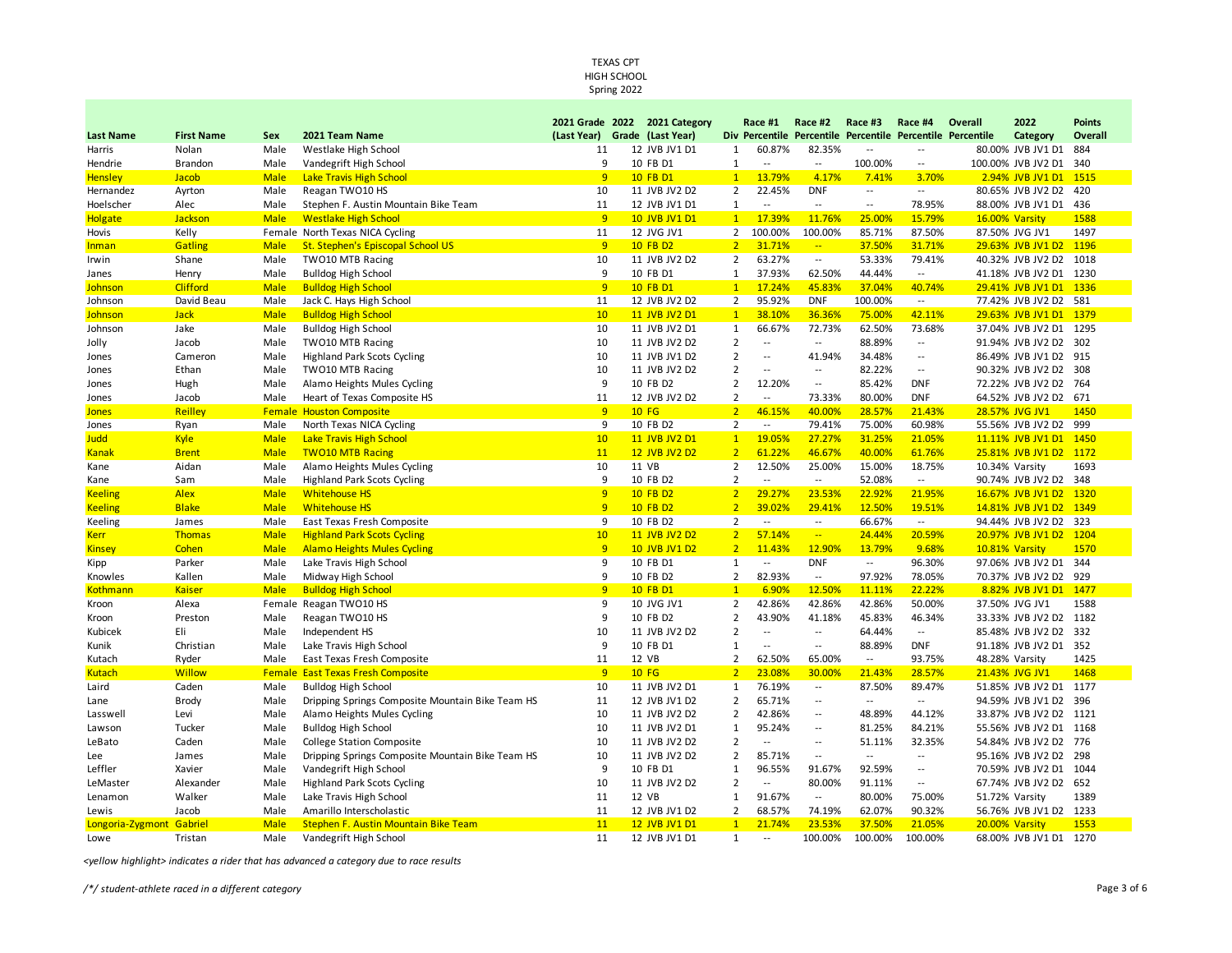#### TEXAS CPT HIGH SCHOOL Spring 2022

|                      |                        |             |                                                                | 2021 Grade            | 2022 | 2021 Category                  |                                  | Race #1                  | Race #2                           | Race #3                             | Race #4                                                    | Overall        | 2022                                       | <b>Points</b>  |
|----------------------|------------------------|-------------|----------------------------------------------------------------|-----------------------|------|--------------------------------|----------------------------------|--------------------------|-----------------------------------|-------------------------------------|------------------------------------------------------------|----------------|--------------------------------------------|----------------|
| Last Name            | <b>First Name</b>      | Sex         | 2021 Team Name                                                 | (Last Year)           |      | Grade (Last Year)              |                                  |                          |                                   |                                     | Div Percentile Percentile Percentile Percentile Percentile |                | <b>Category</b>                            | <b>Overall</b> |
| Luppino              | Carter                 | Male        | Vandegrift High School                                         | 9                     |      | 10 FB D1                       | $\mathbf{1}$                     | $\overline{a}$           | $\overline{a}$                    | $\overline{a}$                      | 85.19%                                                     |                | 88.24% JVB JV2 D1                          | 356            |
| Mabus                | Will                   | Male        | <b>Highland Park Scots Cycling</b>                             | 10                    |      | 11 VB                          | $\overline{2}$                   | $\ddotsc$                | 85.00%                            | 85.00%                              | $\overline{\phantom{a}}$                                   | 82.76% Varsity |                                            | 920            |
| Maldonado            | Samuel                 | Male        | San Marcos High School                                         | 11                    |      | 12 JVB JV2 D1                  | $\mathbf{1}$                     | $\overline{a}$           | $\overline{a}$                    | $\overline{a}$                      | 100.00%                                                    |                | 92.59% JVB JV2 D1                          | 375            |
| Mancino              | Charlie                | Male        | Lake Travis High School                                        | 9                     |      | 10 FB D1                       | 1                                | 75.86%                   | $\overline{\phantom{a}}$          | 70.37%                              | $\overline{\phantom{a}}$                                   |                | 82.35% JVB JV2 D1                          | 735            |
| Marroquin            | Luke                   | Male        | TWO10 MTB Racing                                               | 9                     |      | 10 FB D2                       | $\overline{2}$                   | $\overline{a}$           | $\overline{\phantom{a}}$          | 68.75%                              | $\overline{\phantom{a}}$                                   |                | 96.30% JVB JV2 D2                          | 320            |
| Marroquin            | Will                   | Male        | TWO10 MTB Racing                                               | 9                     |      | 10 FB D2                       | $\overline{2}$                   | $\overline{a}$           | $\overline{\phantom{a}}$          | 39.58%                              | $\overline{\phantom{a}}$                                   |                | 88.89% JVB JV2 D2                          | 375            |
| Martens              | Terese                 |             | Female Heart of Texas Composite HS                             | 9                     |      | 10 FG                          | 2                                | 53.85%                   | 60.00%                            | 42.86%                              | 50.00%                                                     |                | 42.86% JVG JV2                             | 1385           |
| <b>Martin</b>        | Hank                   | <b>Male</b> | <b>North Austin Composite HS</b>                               | 11                    |      | 12 JVB JV2 D2                  | $\overline{2}$                   | 28.57%                   | 33.33%                            | 28.89%                              | 29.41%                                                     |                | 16.13% JVB JV1 D2                          | 1287           |
| Martin               | Isaac                  | Male        | North Austin Composite HS                                      | 11                    |      | 12 JVB JV1 D2                  | $\overline{2}$                   | 91.43%                   | 90.32%                            | $\overline{a}$                      | 61.29%                                                     |                | 78.38% JVB JV1 D2                          | 1154           |
| Martinez jr          | Jose Antonio           | Male        | Laredo Composite                                               | 11                    |      | 12 VB                          | 2                                | 79.17%                   | $\sim$                            | 65.00%                              | 37.50%                                                     | 44.83% Varsity |                                            | 1464           |
| <u>Mascorro</u>      | Alan                   | <b>Male</b> | <b>Lake Travis High School</b>                                 | 11                    |      | 12 JVB JV1 D1                  | $\mathbf{1}$                     | 26.09%                   | 58.82%                            | 50.00%                              | 68.42%                                                     | 28.00% Varsity |                                            | 1469           |
| Mason                | <b>Blake</b>           | Male        | Amarillo Interscholastic                                       | 10                    |      | 11 JVB JV2 D2                  | $\overline{2}$                   | --                       | 86.67%                            | $\overline{\phantom{a}}$            | $\overline{\phantom{a}}$                                   |                | 83.87% JVB JV2 D2                          | 344            |
| Mayfield             | Robert                 | Male        | Independent HS                                                 | 9                     |      | 10 FB D2                       | $\overline{2}$                   | 80.49%                   | 76.47%                            | $\overline{\phantom{a}}$            | 82.93%                                                     |                | 61.11% JVB JV2 D2                          | 981            |
| McCarty              | Jack                   | Male        | Steiner Ranch Composite HS                                     | 11                    |      | 12 VB                          | $\overline{2}$                   | $\overline{a}$           | 95.00%                            | 95.00%                              | 100.00%                                                    | 58.62% Varsity |                                            | 1365           |
| McLain               | Callie                 |             | Female Amarillo Interscholastic                                | 9                     |      | 10 FG                          | $\overline{2}$                   | 84.62%                   | 90.00%                            | 92.86%                              | 85.71%                                                     |                | 71.43% JVG JV2                             | 1293           |
| <b>Melendrez</b>     | <b>Austin</b>          | <b>Male</b> | <b>Amarillo Interscholastic</b>                                | 10                    |      | 11 JVB JV2 D2                  | $\overline{2}$                   | 30.61%                   | 23.33%                            | 22.22%                              | 35.29%                                                     |                | 12.90% JVB JV1 D2                          | 1314           |
| Melley               | Turner                 | Male        | <b>Highland Park Scots Cycling</b>                             | 10                    |      | 11 JVB JV2 D2                  | $\overline{2}$                   | 65.31%                   | 60.00%                            | $\overline{\phantom{a}}$            | $\overline{\phantom{a}}$                                   |                | 59.68% JVB JV2 D2                          | 703            |
| Might                | Isaac                  | Male        | Lake Travis High School                                        | 8                     |      | 9 FB D1                        | $\mathbf{1}$                     | 3.45%                    | 16.67%                            | 14.81%                              | 7.41%                                                      |                | 5.88% Freshman                             | 1487           |
| Miller               | <b>Kamden</b>          | <b>Male</b> | <b>TWO10 MTB Racing</b>                                        | 10                    |      | 11 JVB JV2 D2                  | $\overline{2}$                   | 20.41%                   | $\sim$                            | 31.11%                              | 17.65%                                                     |                | 17.74% JVB JV1 D2                          | 1285           |
| Modrzejewski         | Quinn                  | Male        | North Texas NICA Cycling                                       | 9                     |      | 10 FB D2                       | 2                                | 87.80%                   | 97.06%                            | 87.50%                              | 80.49%                                                     |                | 62.96% JVB JV2 D2                          | 976            |
| Moncada              | Cohen                  | Male        | Lake Travis High School                                        | 9                     |      | 10 FB D1                       | 1                                | 86.21%                   | $\overline{\phantom{a}}$          | $\overline{\phantom{a}}$            | $\overline{\phantom{a}}$                                   |                | 94.12% JVB JV2 D1                          | 348            |
| Morabbi              | Oliver                 | Male        | Lake Travis High School                                        | 9                     |      | 10 FB D1                       | 1                                | 62.07%                   | 83.33%                            | 74.07%                              | 88.89%                                                     |                | 58.82% JVB JV2 D1 1145                     |                |
| Moreno               | Raul                   | Male        | <b>Bulldog High School</b>                                     | 9                     |      | 10 FB D1                       | $\mathbf{1}$                     | 34.48%                   | $\sim$                            | $\overline{\phantom{a}}$            | 51.85%                                                     |                | 76.47% JVB JV2 D1 829                      |                |
| <b>Morgan</b>        | Cole                   | <b>Male</b> | <b>Amarillo Interscholastic</b>                                | 9                     |      | 10 FB D2                       | $\overline{2}$                   | 36.59%                   | 38.24%                            | 43.75%                              | 34.15%                                                     |                | 25.93% JVB JV1 D2                          | 1231           |
| Moser                | Will                   | Male        | Alamo Heights Mules Cycling                                    | 10                    |      | 11 JVB JV1 D2                  | $\overline{2}$                   | 74.29%                   | $\sim$                            | 82.76%                              | 80.65%                                                     |                | 75.68% JVB JV1 D2                          | 1164           |
| <b>Murguia</b>       | Joshua                 | <b>Male</b> | <b>Alamo Heights Mules Cycling</b>                             | 9                     |      | 10 FB D2                       | $\overline{2}$                   | 21.95%                   | $\mathbb{Z}_{\mathbb{Z}_p}$       | 31.25%                              | 26.83%                                                     |                | 22.22% JVB JV1 D2                          | 1250           |
| <b>Musquiz</b>       | <b>Daniel</b>          | <b>Male</b> | <b>Laredo Composite</b>                                        | 11                    |      | 12 JVB JV2 D2                  | $\overline{2}$                   | 2.04%                    | 3.33%                             | 2.22%                               | 2.94%                                                      |                | 1.61% JVB JV1 D2                           | 1525           |
| Nalle                | Garrett                | Male        | St. Stephen's Episcopal School US                              | 10                    |      | 11 JVB JV2 D2                  | $\overline{2}$                   | 32.65%                   | $\sim$                            | 15.56%                              | <b>DNF</b>                                                 |                | 53.23% JVB JV2 D2 838                      |                |
| <u>Neiderer</u>      | Paul                   | <b>Male</b> | <b>Westlake High School</b>                                    | 9                     |      | 10 FB D1                       | $\mathbf{1}$                     | 10.34%                   | 20.83%                            | 18.52%                              | 25.93%                                                     |                | 14.71% JVB JV1 D1                          | 1434           |
| Nevitt               | Harrison               | Male        | North Texas NICA Cycling                                       | 9                     |      | 10 FB D2                       | $\overline{2}$                   | 65.85%                   | 82.35%                            | 81.25%                              | 68.29%                                                     |                | 50.00% JVB JV2 D2                          | 1037           |
|                      | Zack                   | Male        | St. Stephen's Episcopal School US                              | 9                     |      | 10 FB D2                       | $\overline{2}$                   | $\overline{a}$           | $\overline{\phantom{a}}$          | $\overline{\phantom{a}}$            | 90.24%                                                     |                | 98.15% JVB JV2 D2                          | 308            |
| Newman               |                        | Male        | Stephen F. Austin Mountain Bike Team                           | 11                    |      |                                |                                  | 47.62%                   | $\sim$                            | $\overline{\phantom{a}}$            | $\overline{\phantom{a}}$                                   |                |                                            |                |
| Nguyen               | Max                    | <b>Male</b> |                                                                | 10                    |      | 12 JVB JV2 D1                  | 1<br>$\mathbf{1}$                | 28.57%                   | 63.64%                            | 18.75%                              | 63.16%                                                     |                | 85.19% JVB JV2 D1 427<br>14.81% JVB JV1 D1 | 1410           |
| <mark>Nohrden</mark> | lan                    |             | <b>Westlake High School</b>                                    |                       |      | 11 JVB JV2 D1                  | $\overline{2}$                   | 71.43%                   |                                   |                                     | $\sim$                                                     |                |                                            |                |
| Noyola               | Isaac                  | Male        | North Texas NICA Cycling                                       | 10<br>9               |      | 11 JVB JV2 D2<br>10 FB D2      | $\overline{2}$                   |                          | $\sim$                            | 71.11%                              |                                                            |                | 69.35% JVB JV2 D2                          | 637<br>1442    |
| O'Brien              | Colby                  | <b>Male</b> | <b>Houston Composite</b>                                       |                       |      |                                |                                  | 9.76%                    | 8.82%                             | 14.58%<br>62.22%                    | 12.20%                                                     |                | 7.41% JVB JV1 D2                           |                |
| O'Neal               | <b>Brock</b>           | Male        | <b>College Station Composite</b>                               | 11                    |      | 12 JVB JV2 D2                  | 2<br>$\overline{2}$              | 91.84%                   | 66.67%<br>$\sim$                  |                                     | 70.59%                                                     |                | 37.10% JVB JV2 D2                          | 1083<br>610    |
| Padilla              | Anthony                | Male        | Hays County Composite                                          | 10                    |      | 11 JVB JV2 D2                  |                                  | 79.59%                   | $\overline{a}$                    | 84.44%                              | $\overline{\phantom{a}}$                                   |                | 75.81% JVB JV2 D2                          |                |
| Patton               | Crawford               | Male        | North Austin Composite HS                                      | 11                    |      | 12 JVB JV1 D2                  | $\overline{2}$<br>$\overline{2}$ | 94.29%<br>5.71%          |                                   | $\overline{\phantom{a}}$<br>10.34%  | $\overline{\phantom{a}}$<br>$\overline{\phantom{a}}$       |                | 100.00% JVB JV1 D2                         | 360            |
| Payne                | Gabriel                | <b>Male</b> | <b>North Austin Composite HS</b><br><b>Bulldog High School</b> | 10                    |      | 11 JVB JV1 D2<br>11 JVB JV1 D1 | $\mathbf{1}$                     | 56.52%                   | 3.23%<br>$\overline{\phantom{a}}$ | $\overline{\phantom{a}}$            | $\overline{\phantom{a}}$                                   |                | 8.11% Varsity                              | 1591<br>448    |
| Peterson             | Tyler                  | Male        |                                                                | 10                    |      |                                |                                  |                          |                                   |                                     |                                                            |                | 84.00% JVB JV1 D1                          |                |
| Pharis               | Luke                   | Male        | Stephen F. Austin Mountain Bike Team                           | 11<br>10 <sup>°</sup> |      | 12 VB<br>11 JVB JV2 D2         | 1<br>$\overline{2}$              | <b>DNF</b>               | $\sim$                            | 25.00%<br>$\mathbb{Z}^{\mathbb{Z}}$ | 12.50%<br>$\mathbb{Z}^2$                                   | 62.07% Varsity |                                            | 1104           |
| <b>Pitts</b>         | <b>Jake</b><br>Matthew | <b>Male</b> | <b>Bulldog Composite</b>                                       | 9                     |      |                                | $\mathbf{1}$                     | 18.37%<br>51.72%         | 13.33%<br>79.17%                  | 77.78%                              | 70.37%                                                     |                | 48.39% JVB JV1 D2                          | 906            |
| Plummer              |                        | Male        | Vandegrift High School                                         |                       |      | 10 FB D1                       |                                  |                          |                                   |                                     |                                                            |                | 52.94% JVB JV2 D1                          | 1171           |
| Podzemny             | Levi                   | Male        | Amarillo Interscholastic                                       | 10                    |      | 11 JVB JV2 D2                  | $\overline{2}$                   | $\overline{\phantom{a}}$ | 30.00%                            | $\sim$                              | $\overline{\phantom{a}}$                                   |                | 79.03% JVB JV2 D2                          | 434            |
| Pole VI              | Samuel B               | <b>Male</b> | <b>Heart of Texas Composite HS</b>                             | 9                     |      | 10 FB D2                       | $\overline{2}$                   | 24.39%                   | 20.59%                            | 20.83%                              | 14.63%                                                     |                | 11.11% JVB JV1 D2                          | 1356           |
| Pomykal              | Monty                  | Male        | Heart of Texas Composite HS                                    | 10                    |      | 11 JVB JV1 D2                  | $\overline{2}$                   | 45.71%                   | 54.84%                            | 75.86%                              | 41.94%                                                     |                | 43.24% JVB JV1 D2                          | 1328           |
| Poray                | Charlie                | Male        | <b>Highland Park Scots Cycling</b>                             | 9                     |      | 10 FB D2                       | $\overline{2}$                   | 73.17%                   | $\sim$                            | 72.92%                              | $\overline{\phantom{a}}$                                   |                | 81.48% JVB JV2 D2                          | 643            |
| Purtle               | Jackson                | Male        | South Metro Composite                                          | 9                     |      | 10 FB D2                       | $\overline{2}$                   | 90.24%                   | 67.65%                            | 54.17%                              | 48.78%                                                     |                | 38.89% JVB JV2 D2                          | 1095           |
| Ramsay               | Bella                  |             | Female Bulldog Composite                                       | 11                    |      | 12 VG                          | $\overline{2}$                   | 80.00%                   | 66.67%                            | 33.33%                              | 83.33%                                                     | 66.67% Varsity |                                            | 1684           |
| Ramsay               | Patrick                | Male        | <b>Bulldog Composite</b>                                       | 9                     |      | 10 FB D2                       | $\overline{2}$                   | 97.56%                   | 88.24%                            | 91.67%                              | 87.80%                                                     |                | 64.81% JVB JV2 D2                          | 967            |
| Redd                 | Christian              | <b>Male</b> | <b>East Texas Fresh Composite</b>                              | 9                     |      | 10 JVB JV1 D2                  | $\overline{2}$                   | 25.71%                   | 19.35%                            | 24.14%                              | 12.90%                                                     | 13.51% Varsity |                                            | 1521           |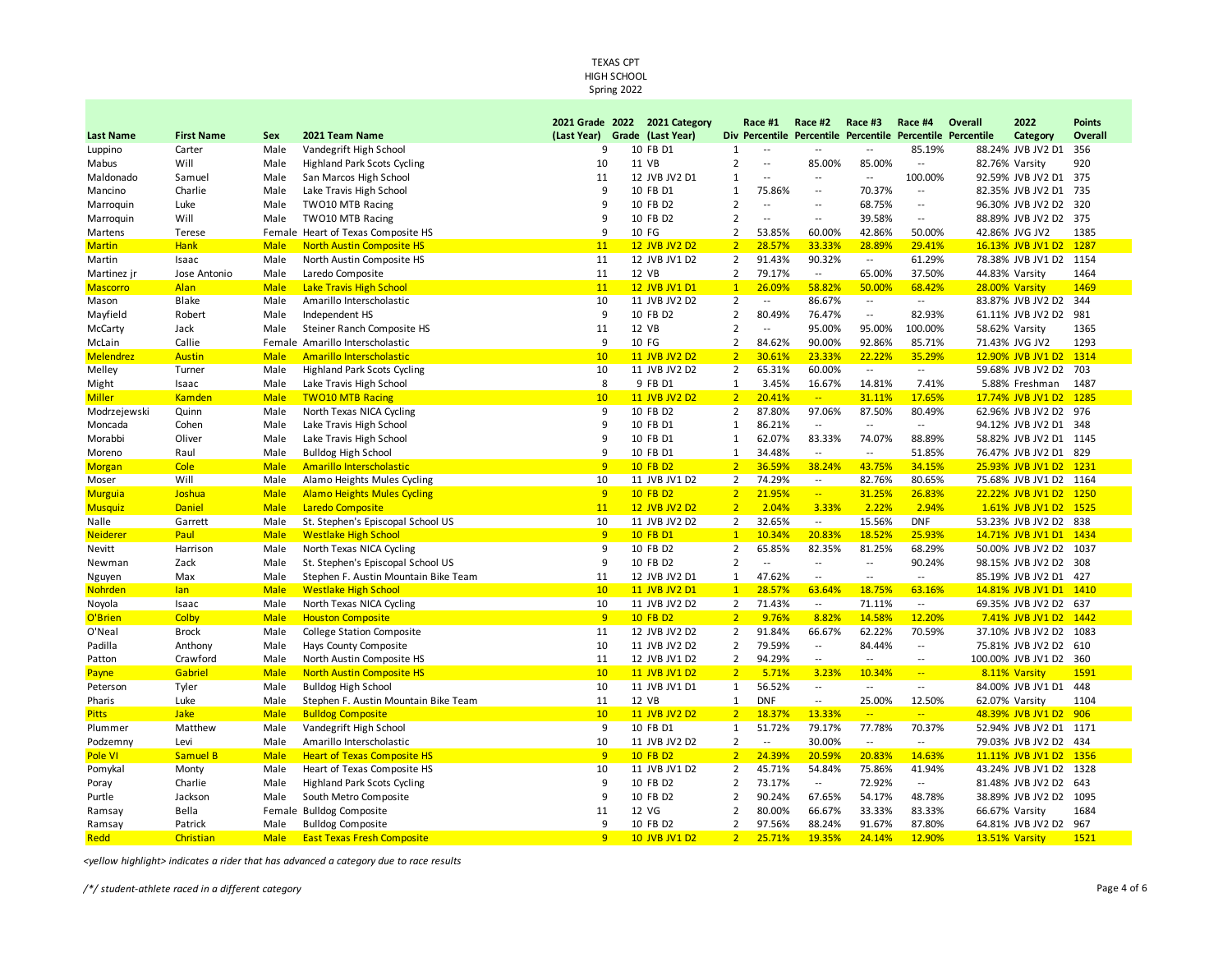Spring 2022

|                   |                   |             |                                       |                 | 2021 Grade 2022 2021 Category |                | Race #1                  | Race #2                      | Race #3                            | Race #4                      | Overall | 2022                   | <b>Points</b> |
|-------------------|-------------------|-------------|---------------------------------------|-----------------|-------------------------------|----------------|--------------------------|------------------------------|------------------------------------|------------------------------|---------|------------------------|---------------|
| <b>Last Name</b>  | <b>First Name</b> | Sex         | 2021 Team Name                        |                 | (Last Year) Grade (Last Year) |                | Div Percentile           | <b>Percentile Percentile</b> |                                    | <b>Percentile Percentile</b> |         | Category               | Overall       |
| Reed              | Adam              | <b>Male</b> | <b>Bulldog High School</b>            | 9               | 10 FB D1                      | $\mathbf{1}$   | 20.69%                   | 37.50%                       | 25.93%                             | 11.11%                       |         | 17.65% JVB JV1 D1      | 1410          |
| Reed              | Gabriela          |             | <b>Female West Houston Composite</b>  | 11              | <b>12 JVG JV2</b>             | $\overline{2}$ | 18.18%                   | 42.86%                       | 16.67%                             | 9.09%                        |         | 11.11% JVG JV1         | 1505          |
| Reiman            | Jake              | Male        | <b>Bulldog High School</b>            | 10              | 11 JVB JV1 D1                 | $\mathbf{1}$   | 73.91%                   |                              | $\sim$                             | $\overline{\phantom{a}}$     |         | 92.00% JVB JV1 D1      | 425           |
| Remlinger         | Owen              | Male        | Lake Travis High School               | 9               | 10 FB D1                      | 1              | 55.17%                   | 70.83%                       | 66.67%                             | 62.96%                       |         | 50.00% JVB JV2 D1      | 1185          |
| Rodriguez         | <b>Samuel</b>     | <b>Male</b> | Jack C. Hays High School              | 11              | 12 JVB JV2 D2                 | 2 <sup>2</sup> | 51.02%                   | 50.00%                       | 42.22%                             | 52.94%                       |         | 24.19% JVB JV1 D2      | 1176          |
| Rotter            | Benjamin          | Male        | South Metro Composite                 | 11              | 12 JVB JV1 D2                 | $\overline{2}$ | 80.00%                   | 87.10%                       | 89.66%                             | 67.74%                       |         | 67.57% JVB JV1 D2      | 1194          |
| Rountree          | Preston           | <b>Male</b> | <b>Whitehouse HS</b>                  | 10              | 11 JVB JV2 D2                 | $\overline{2}$ | 16.33%                   | 20.00%                       | 13.33%                             | $\frac{1}{2}$ .              |         | 9.68% JVB JV1 D2       | 1353          |
| Schlageter        | Dylan             | Male        | Lake Travis High School               | 11              | 12 VB                         | $\mathbf{1}$   | 25.00%                   | $\sim$                       | 35.00%                             | 25.00%                       |         | 17.24% Varsity         | 1601          |
| Schniederjan      | Luke              | Male        | Amarillo Interscholastic              | 10              | 11 JVB JV1 D2                 | $\overline{2}$ | $\overline{\phantom{a}}$ | 80.65%                       | 93.10%                             | 64.52%                       |         | 70.27% JVB JV1 D2 1178 |               |
| Schupbach         | Aiden             | Male        | Hays County Composite                 | 11              | 12 JVB JV2 D2                 | $\overline{2}$ | $\overline{\phantom{a}}$ | 83.33%                       | 93.33%                             | 82.35%                       |         | 45.16% JVB JV2 D2      | 982           |
| Shah              | Arsh              | Male        | <b>Bulldog Composite</b>              | 9               | 10 FB D2                      | $\overline{2}$ | 60.98%                   | $\overline{a}$               | 77.08%                             | 70.73%                       |         | 59.26% JVB JV2 D2      | 988           |
| Shannon           | Jackson           | Male        | A&M Consolidated High School          | 11              | 12 JVB JV1 D2                 | $\overline{2}$ | 85.71%                   | 83.87%                       | $\overline{\phantom{a}}$           | 77.42%                       |         | 83.78% JVB JV1 D2      | 1145          |
| Shannon           | Sara              |             | Female North Texas NICA Cycling       | 8               | 9 FG                          | $\overline{2}$ | 7.69%                    | 10.00%                       | 7.14%                              | 7.14%                        |         | 7.14% Freshman         | 1525          |
| <b>Sharp</b>      | <b>Beckett</b>    | <b>Male</b> | <b>Bulldog Composite</b>              | 9               | 10 JVB JV1 D2                 | $\overline{2}$ | 17.14%                   | 25.81%                       | 20.69%                             | 35.48%                       |         | 18.92% Varsity         | 1498          |
| <b>SHINTRE</b>    | AARUSH            | Male        | North Texas NICA Cycling              | 10              | 11 JVB JV2 D2                 | $\overline{2}$ | 93.88%                   | $\sim$                       | $\sim$                             | $\sim$                       |         | 98.39% JVB JV2 D2 290  |               |
| <b>Skarren</b>    | <b>Brendon</b>    | <b>Male</b> | <b>Hays County Composite</b>          | 11              | 12 JVB JV2 D2                 | $\overline{2}$ | 38.78%                   | 40.00%                       | 33.33%                             | 64.71%                       |         | 19.35% JVB JV1 D2      | 1210          |
| Sliger            | Nate              | Male        | Heart of Texas Composite HS           | 9               | 10 FB D2                      | $\overline{2}$ | 68.29%                   | 61.76%                       | 62.50%                             | 51.22%                       |         | 40.74% JVB JV2 D2      | 1091          |
| Smith             | Pierce            | Male        | Westlake High School                  | 10              | 11 JVB JV2 D1                 | $\mathbf{1}$   | $\overline{a}$           | $\overline{\phantom{a}}$     | 100.00%                            | 94.74%                       |         | 62.96% JVB JV2 D1      | 770           |
| Snowden           | Benjamin          | Male        | Alamo Heights Mules Cycling           | 10              | 11 JVB JV2 D2                 | $\overline{2}$ | 36.73%                   | $\overline{\phantom{a}}$     | 46.67%                             | 41.18%                       |         | 30.65% JVB JV2 D2      | 1147          |
| Speedy            | Jaxon             | Male        | Lake Travis High School               | 10              | 11 JVB JV1 D1                 | $\mathbf{1}$   | 91.30%                   | $\overline{\phantom{a}}$     | 62.50%                             | 84.21%                       |         | 60.00% JVB JV1 D1      | 1302          |
| <b>Spence</b>     | Callan            | <b>Male</b> | Independent HS                        | 10 <sup>°</sup> | 11 JVB JV2 D2                 | $\overline{2}$ | 40.82%                   | 36.67%                       | 44.44%                             | 50.00%                       |         | 22.58% JVB JV1 D2      | 1200          |
| Spencer           | Gavin             | Male        | <b>Bulldog High School</b>            | 9               | 10 FB D1                      | $\mathbf{1}$   | 27.59%                   | 50.00%                       | 40.74%                             | 48.15%                       |         | 32.35% JVB JV2 D1      | 1300          |
| Staton            | Gavin             | Male        | Lake Travis High School               | 9               | 10 FB D1                      | $\mathbf{1}$   | 44.83%                   | 58.33%                       | 48.15%                             | 44.44%                       |         | 38.24% JVB JV2 D1      | 1255          |
| <b>Stovall</b>    | Cade              | <b>Male</b> | <b>East Texas Fresh Composite</b>     | 10              | 11 JVB JV2 D2                 | $\overline{2}$ | 6.12%                    | 10.00%                       | 6.67%                              | 8.82%                        |         | 4.84% JVB JV1 D2       | 1468          |
| Strickland        | Dylan             | Male        | Heart of Texas Composite HS           | 10              | 11 JVB JV1 D2                 | $\overline{2}$ | 71.43%                   | 77.42%                       | 79.31%                             | 70.97%                       |         | 64.86% JVB JV1 D2      | 1213          |
| Stubbings         | Gavin             | Male        | Vandegrift High School                | 9               | 10 FB D1                      | 1              | 82.76%                   | $\sim$ $\sim$                | 81.48%                             | 81.48%                       |         | 64.71% JVB JV2 D1      | 1072          |
| Stutts            | Braden            | Male        | <b>College Station Composite</b>      | 11              | 12 JVB JV1 D2                 | $\overline{2}$ | 54.29%                   | 48.39%                       | 72.41%                             | 93.55%                       |         | 48.65% JVB JV1 D2      | 1281          |
| Teshler           | Madelyn           | Female      | Lake Travis High School               | $\overline{7}$  | 8 JVG JV1                     | $\mathbf{1}$   | 14.29%                   | 14.29%                       | 14.29%                             | 12.50%                       |         | 12.50% MSG G8          | 1645          |
| Thiel             | Maddex            | Male        | Independent HS                        | 8               | 9 FB D2                       | $\overline{2}$ | 2.44%                    | 2.94%                        | 4.17%                              | 2.44%                        |         | 1.85% Freshman         | 1525          |
| Thurman           | Ryder             | Male        | North Texas NICA Cycling              | 10              | 11 JVB JV2 D2                 | $\overline{2}$ | 53.06%                   | 43.33%                       | $\overline{a}$                     | $\cdots$                     |         | 58.06% JVB JV2 D2 752  |               |
| Tirado            | Christopher       | Male        | Jack C. Hays High School              | 9               | 10 FB D2                      | $\overline{2}$ | 78.05%                   | $\overline{a}$               | 83.33%                             | 92.68%                       |         | 68.52% JVB JV2 D2 931  |               |
| Tooley            | <b>Beckett</b>    | Male        | Independent HS                        | 11              | 12 VB                         | $\overline{2}$ | 4.17%                    | 10.00%                       | 5.00%                              | $\overline{\phantom{a}}$     |         | 6.90% Varsity          | 1715          |
| Topf              | Brandon           | Male        | A&M Consolidated High School          | 11              | 12 JVB JV2 D2                 | $\overline{2}$ | 34.69%                   |                              | $\overline{a}$                     | 55.88%                       |         | 56.45% JVB JV2 D2      | 760           |
| Topf              | Ryan              | Male        | A&M Consolidated High School          | 10              | 11 JVB JV2 D2                 | $\overline{2}$ | 59.18%                   | $\overline{\phantom{a}}$     | $\overline{\phantom{a}}$           | 73.53%                       |         | 62.90% JVB JV2 D2      | 680           |
| Torres            | Damian            | Male        | Heart of Texas Composite HS           | 9               | 10 FB D2                      | $\overline{2}$ | 53.66%                   | 52.94%                       | 56.25%                             | $\overline{\phantom{a}}$     |         | 44.44% JVB JV2 D2      | 1080          |
| Triant            | Andreus           | Male        | Lake Travis High School               | 11              | 12 JVB JV1 D1                 | $\mathbf{1}$   | 86.96%                   | 94.12%                       | 43.75%                             | 36.84%                       |         | 40.00% JVB JV1 D1      | 1431          |
| Turner            | Carson            | Male        | North Austin Composite HS             | 9               | 10 FB D2                      | $\overline{2}$ | 70.73%                   | 73.53%                       | 89.58%                             | 65.85%                       |         | 48.15% JVB JV2 D2      | 1045          |
| Urista            | <b>Emily</b>      |             | <b>Female Lake Travis High School</b> | 11              | <b>12 JVG JV1</b>             | $\mathbf{1}$   | 28.57%                   | 28.57%                       | 28.57%                             | 25.00%                       |         | 25.00% Varsity         | 1615          |
| <b>Velez</b>      | <b>Andrius</b>    | <b>Male</b> | <b>Bulldog High School</b>            | 10              | 11 JVB JV1 D1                 | $\overline{1}$ | 8.70%                    | 29.41%                       | 12.50%                             | 10.53%                       |         | 8.00% Varsity          | 1615          |
| Vick              | Daniel            | Male        | North Austin Composite HS             | 9               | 10 FB D2                      | $\overline{2}$ | 48.78%                   | 50.00%                       | 47.92%                             | 36.59%                       |         | 35.19% JVB JV2 D2      | 1176          |
| <b>Vick</b>       | Lawson            | <b>Male</b> | <b>East Texas Fresh Composite</b>     | 11              | 12 JVB JV2 D2                 | $\overline{2}$ | 4.08%                    | 6.67%                        | 4.44%                              | 5.88%                        |         | 3.23% JVB JV1 D2       | 1495          |
| Vickers           | Aaron             | Male        | Whitehouse HS                         | 9               | 10 FB D2                      | $\overline{2}$ | 85.37%                   | 47.06%                       | 41.67%                             | 39.02%                       |         | 37.04% JVB JV2 D2      | 1175          |
| <b>Vickers</b>    | <b>Austin</b>     | <b>Male</b> | <b>Whitehouse HS</b>                  | 9               | 10 FB D2                      | $\overline{2}$ | 46.34%                   | 44.12%                       | 29.17%                             | 43.90%                       |         | 27.78% JVB JV1 D2      | 1203          |
| Wagner            | Adam              | Male        | Stephen F. Austin Mountain Bike Team  | 11              | 12 JVB JV2 D1                 | 1              | 90.48%                   | $\sim$                       | $\overline{\phantom{a}}$           | $\overline{\phantom{a}}$     |         | 92.59% JVB JV2 D1      | 375           |
| Wagner            | Annabella         | Female      | San Marcos High School                | 9               | 10 FG                         | 1              | 92.31%                   | $\overline{\phantom{a}}$     | 85.71%                             | 78.57%                       |         | 85.71% JVG JV2         | 1248          |
| Walker            | Braden            | Male        | North Texas NICA Cycling              | 10              | 11 JVB JV2 D2                 | $\overline{2}$ | 75.51%                   | 76.67%                       | 60.00%                             | $\overline{\phantom{a}}$     |         | 43.55% JVB JV2 D2      | 1004          |
| Wangnick          | Liam              | Male        | Westlake High School                  | 11              | 12 JVB JV1 D1                 | $\mathbf{1}$   | 43.48%                   | 52.94%                       | 75.00%                             | 63.16%                       |         | 44.00% JVB JV1 D1      | 1420          |
| <b>Wangnick</b>   | Phillip           | <b>Male</b> | <b>Westlake High School</b>           | 11              | 12 JVB JV2 D1                 | $\mathbf{1}$   | 14.29%                   | 45.45%                       | $\mathbb{Z}^{\mathbb{Z}^{\times}}$ | 36.84%                       |         | 22.22% JVB JV1 D1      | 1393          |
| Weinheimer        | Gavin             | Male        | Vandegrift High School                | 11              | 12 VB                         | 1              | 87.50%                   | $\overline{a}$               | $\overline{a}$                     | $\sim$                       |         | 96.55% Varsity         | 440           |
| Welling           | Ethan             | Male        | Independent HS                        | 10              | 11 VB                         | $\overline{2}$ | 8.33%                    | 5.00%                        | 10.00%                             | 6.25%                        |         | 3.45% Varsity          | 1740          |
| <b>Wietstruck</b> | lan               | <b>Male</b> | <b>West Houston Composite</b>         | 11              | 12 JVB JV2 D2                 | $\overline{2}$ | 24.49%                   | ш.                           | 17.78%                             | 23.53%                       |         | 14.52% JVB JV1 D2      | 1296          |